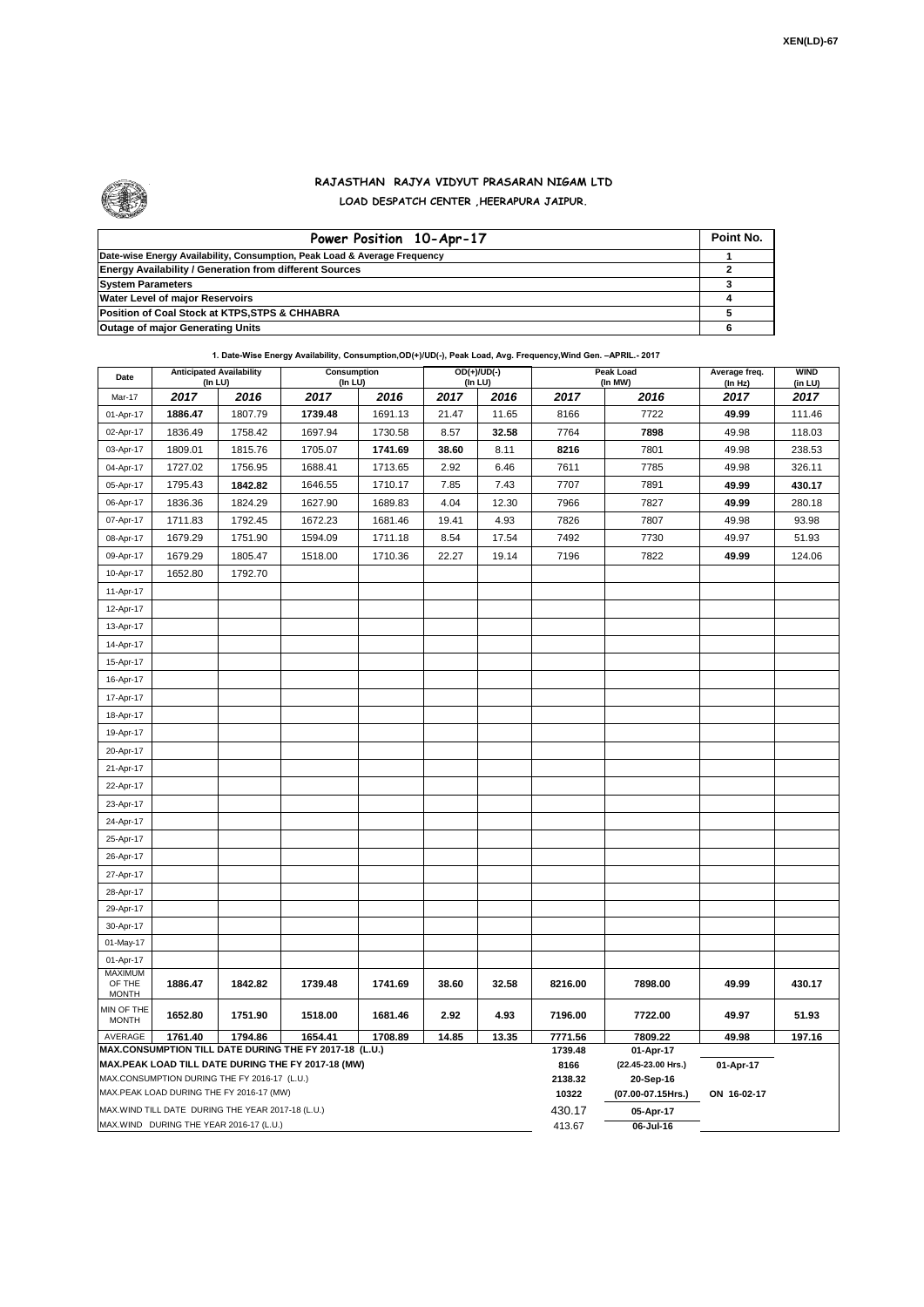## **2.Anticipated Availability/Generation From Different Sources**

|                                | (In LU)                                                   |                    |                    |                    |                    |                    |                    |                    |                    |                    |  |  |
|--------------------------------|-----------------------------------------------------------|--------------------|--------------------|--------------------|--------------------|--------------------|--------------------|--------------------|--------------------|--------------------|--|--|
| S.No.                          | Sources Available to Rajasthan /                          | Prior              | Prior              | Actual             | Prior              | Prior              | Actual             | Prior              | Prior              | Actual             |  |  |
|                                | Installed Capacity as on 30.09.2016                       | assessment         | assessment         | Energy             | assessment         | assessment         | Energy             | assessment         | assessment         | Energy             |  |  |
|                                | (In MW)                                                   | of Avail. For      | of Avail.          | Received           | of Avail. For      | of Avail.          | <b>Received</b>    | of Avail. For      | of Avail.          | Received           |  |  |
|                                |                                                           | next Day           |                    |                    | next Day           |                    |                    | next Day           |                    |                    |  |  |
|                                | KTPS (1240/1240)                                          | 88.00              | 7-Apr-17<br>88.00  |                    | 88.00              | 8-Apr-17           | 76.08              |                    | 9-Apr-17<br>88.00  |                    |  |  |
| $\mathbf{1}$<br>$\overline{2}$ | STPS (1500/1500)                                          | 55.00              | 55.00              | 75.11<br>45.66     | 55.00              | 88.00<br>55.00     | 46.11              | 88.00<br>55.00     | 55.00              | 81.78<br>46.11     |  |  |
| 3                              | DHOLPUR GAS CCPP (330/330)                                | 0.00               | 0.00               | 0.00               | 0.00               | 0.00               | 0.00               | 0.00               | 0.00               | 0.00               |  |  |
| 4                              | RAMGARH (273.5/273.5)                                     | 18.00              | 31.00              | 25.22              | 51.00              | 18.00              | 38.43              | 48.00              | 51.00              | 49.79              |  |  |
| 5                              | RAPP-A(200/200)                                           | 38.00              | 38.00              | 42.73              | 38.00              | 38.00              | 43.10              | 38.00              | 38.00              | 42.31              |  |  |
| 6                              | MAHI (140/140)                                            | 0.00               | 0.00               | 5.04               | 0.00               | 0.00               | 5.04               | 0.00               | 0.00               | 4.89               |  |  |
| $\overline{7}$                 | CHAMBAL (RPS+JS) (135.5/271)                              | 0.00               | 0.00               | 0.00               | 0.00               | 0.00               | 0.00               | 0.00               | 0.00               | 0.00               |  |  |
| 8                              | GIRAL LIGNITE (250/250)<br>CHHABRA TPS 1000/1000)         | 0.00               | 0.00               | 0.00               | 0.00               | 0.00               | 0.00               | 0.00               | 0.00               | 0.00               |  |  |
| 9<br>10                        | ADANI (TPS) + KALISINDH (TPS)                             | 218.00<br>284.00   | 218.00<br>284.00   | 268.65<br>246.04   | 218.00<br>275.00   | 218.00<br>284.00   | 305.49<br>197.13   | 218.00<br>284.00   | 218.00<br>275.00   | 295.73<br>204.73   |  |  |
|                                | (1200+1200/1320+1200)                                     |                    |                    |                    |                    |                    |                    |                    |                    |                    |  |  |
| 11                             | WIND FARM (3980.40/4119.15)                               | 100.00             | 120.00             | 93.98              | 150.00             | 100.00             | 51.93              | 40.00              | 150.00             | 124.06             |  |  |
| 12                             | SOLAR POWER(737.70/1295.70)                               | 0.00               | 0.00               | 3.88               | 0.00               | 0.00               | 4.29               | 0.00               | 0.00               | 4.20               |  |  |
| 13                             | <b>CAPTIVE POWER PLANTS</b>                               | 0.00               | 0.00               | 0.00               | 0.00               | 0.00               | 0.00               | 0.00               | 0.00               | 0.00               |  |  |
| 14                             | REGIONAL (INTRA STATE) O.A. (VLTPS)                       | 0.00               | 0.00               | 0.00               | 0.00               | 0.00               | 0.00               | 0.00               | 0.00               | 0.00               |  |  |
| 15                             | OPEN ACCESS                                               | $-78.25$<br>6.00   | $-78.37$<br>6.00   | $-78.29$<br>6.41   | $-72.29$<br>7.00   | $-78.25$<br>6.00   | $-78.25$<br>6.88   | $-70.99$<br>5.00   | $-72.29$<br>7.00   | $-72.29$           |  |  |
| 16<br>17                       | BIOMASS - (101.95/119.25)<br>BARSINGHSAR LTPS(250/250)    | 26.00              | 26.00              | 23.42              | 26.00              | 26.00              | 25.17              | 53.00              | 26.00              | 5.02<br>27.80      |  |  |
| 18                             | RAJWEST (1080/1080)                                       | 198.00             | 198.00             | 166.28             | 195.00             | 198.00             | 157.05             | 196.00             | 195.00             | 111.73             |  |  |
|                                | <b>TOTAL (A): 1-18</b>                                    | 952.75             | 985.63             | 924.13             | 1030.71            | 952.75             | 878.45             | 954.01             | 1030.71            | 925.85             |  |  |
| 19                             | <b>BBMB COMPLEX</b>                                       |                    |                    |                    |                    |                    |                    |                    |                    |                    |  |  |
|                                | a) BHAKRA(230.79/1516.3)                                  | 12.88              | 12.93              | 12.95              | 12.52              | 12.88              | 12.46              | 12.39              | 12.52              | 12.52              |  |  |
|                                | b) DEHAR (198/990)                                        | 24.20              | 22.96              | 25.88              | 17.42              | 24.20              | 17.48              | 13.22              | 17.42              | 14.00              |  |  |
|                                | c) PONG (231.66/396)                                      | 3.35               | 3.43               | 3.35               | 3.35               | 3.35               | 3.35               | 3.43               | 3.35               | 3.35               |  |  |
|                                | TOTAL: a TO c<br><b>CENTRAL STATIONS</b>                  | 40.43              | 39.32              | 42.18              | 33.29              | 40.43              | 33.29              | 29.04              | 33.29              | 29.87              |  |  |
| 20                             | d) SINGRAULI<br>(300/2000)                                | 79.28              | 79.08              | 79.03              | 65.46              | 79.28              | 79.14              | 79.28              | 65.46              | 62.16              |  |  |
|                                | e) RIHAND<br>(310.24/3000)                                | 81.55              | 89.62              | 84.91              | 62.08              | 81.55              | 83.54              | 90.51              | 62.08              | 60.03              |  |  |
|                                | f) UNCHAHAR-I(20/420)                                     | 3.24               | 3.17               | 2.86               | 3.06               | 3.24               | 2.75               | 1.38               | 3.06               | 2.42               |  |  |
|                                | g) UNCHAHAR-II& III(61/630)                               | 14.53              | 6.83               | 11.93              | 10.28              | 14.53              | 13.36              | 9.30               | 10.28              | 9.32               |  |  |
| h)                             | INDIRA GANDHI STPS(JHAJHAR) 0.00/1500)                    | 0.47               | 0.00               | 0.50               | 0.25               | 0.47               | 0.47               | 0.04               | 0.25               | 0.13               |  |  |
|                                | i) NCTPS DADRI St-II (43.22/980) +                        | 3.68               | 2.24               | 4.83               | 6.68               | 3.68               | 5.97               | 12.96              | 6.68               | 3.74               |  |  |
|                                | DADRI-TH                                                  |                    |                    |                    |                    |                    |                    |                    |                    |                    |  |  |
|                                | j) DADRI GAS (77/830)                                     | 4.35<br>14.71      | 4.64               | 4.37               | 3.93               | 4.35               | 3.88               | 4.23               | 3.93               | 2.88               |  |  |
|                                | (83.07/419)<br>k) ANTA<br>I) AURAIYA<br>(61.03/663)       | 0.00               | 14.43<br>0.00      | 14.69<br>0.00      | 11.95<br>0.00      | 14.71<br>0.00      | 14.71<br>0.00      | 1.10<br>0.00       | 11.95<br>0.00      | 4.09<br>0.00       |  |  |
|                                | m) NAPP<br>(44/440)                                       | 5.73               | 5.73               | 5.73               | 5.50               | 5.73               | 5.73               | 11.33              | 5.50               | 5.68               |  |  |
|                                | n) RAPP-B<br>(125/440)                                    | 31.18              | 31.18              | 31.18              | 31.52              | 31.18              | 31.18              | 31.52              | 31.52              | 31.52              |  |  |
|                                | o) RAPP-C<br>(88/440)                                     | 11.78              | 11.78              | 11.78              | 11.78              | 11.78              | 11.78              | 11.78              | 11.78              | 11.78              |  |  |
|                                | (20.36/690)<br>p) SALAL                                   | 3.44               | 0.76               | 2.44               | 2.82               | 3.44               | 3.47               | 2.90               | 2.82               | 2.96               |  |  |
|                                | q) URI<br>(70.37/720)                                     | 17.91              | 12.47              | 11.01              | 17.70              | 17.91              | 17.68              | 17.91              | 17.70              | 17.70              |  |  |
|                                | r) TANAKPUR<br>(10.86/94)                                 | 0.50               | 0.23               | 0.53               | 0.34               | 0.50               | 0.54               | 0.27               | 0.34               | 0.34               |  |  |
|                                | s) CHAMERA - (105.84/540)                                 | 25.40              | 23.52              | 25.45              | 25.40              | 25.40              | 25.40              | 19.60              | 25.40              | 25.40              |  |  |
|                                | t) CHAMERA-II (29.01/300)<br>u) CHAMERA-III (25.21/231)   | 4.73<br>4.84       | 4.82<br>4.84       | 7.97<br>4.84       | 5.19<br>3.26       | 4.73<br>4.84       | 6.17<br>4.69       | 4.70<br>3.06       | 5.19<br>3.26       | 4.61<br>3.33       |  |  |
|                                | v) DHAULIGANGA (27/280)                                   | 1.73               | 1.65               | 2.22               | 1.81               | 1.73               | 1.52               | 1.65               | 1.81               | 1.61               |  |  |
|                                | w) DULHASTI (42.42/390)                                   | 10.40              | 12.09              | 11.05              | 7.80               | 10.40              | 7.80               | 8.45               | 7.80               | 7.80               |  |  |
|                                | x) SEWA (13/120)                                          | 3.86               | 3.86               | 3.86               | 3.86               | 3.86               | 3.86               | 3.86               | 3.86               | 3.86               |  |  |
|                                | y) NJPC                                                   | 12.53              | 14.48              | 13.51              | 10.81              | 12.53              | 11.13              | 10.81              | 10.81              | 11.39              |  |  |
|                                | (112.00/1500)+RAMPUR(31.808/412.02)                       |                    |                    |                    |                    |                    |                    |                    |                    |                    |  |  |
|                                |                                                           |                    |                    |                    |                    |                    |                    |                    |                    |                    |  |  |
|                                | z) TEHRI (75/1000)<br>aa) KOTESHWR (33.44/400) + PARBATI3 | 4.72<br>5.86       | 4.72<br>4.10       | 4.72<br>10.52      | 4.72<br>4.68       | 4.72<br>5.86       | 4.72<br>8.55       | 4.72<br>4.68       | 4.72<br>4.68       | 4.72<br>7.97       |  |  |
|                                | (56.73/520)                                               |                    |                    |                    |                    |                    |                    |                    |                    |                    |  |  |
| ab)                            | <b>TALA</b>                                               | 0.71               | 1.06               | 1.06               | 0.99               | 0.71               | 0.71               | 0.74               | 0.99               | 0.99               |  |  |
|                                | ac) MUNDRA UMPP (380/4000)                                | 72.48              | 72.48              | 72.48              | 61.91              | 72.48              | 72.48              | 72.48              | 61.91              | 58.89              |  |  |
|                                | ad) SASAN (372/3960)                                      | 83.75              | 83.27              | 78.80              | 71.66              | 83.75              | 78.64              | 84.15              | 71.66              | 36.76              |  |  |
|                                | ae) FRKKA+KHLGN+TLCHR (70.18/3940)                        | 21.39              | 22.42              | 16.42              | 21.39              | 21.39              | 7.07               | 21.43              | 21.39              | 0.00               |  |  |
|                                | af) URS POWER (DADRI TH-I)<br>TOTAL SCHEDULE(a TO af)     | 0.00<br>565.17     | 0.00<br>554.79     | 0.00<br>560.86     | 0.00<br>490.12     | 0.00<br>565.17     | 0.00<br>540.25     | 0.00<br>543.89     | 0.00<br>490.12     | 0.00<br>411.92     |  |  |
|                                | <b>LOSSES</b>                                             | $-26.38$           | $-25.97$           | $-29.49$           | $-22.28$           | $-26.38$           | $-28.60$           | $-21.74$           | $-22.28$           | $-21.69$           |  |  |
|                                | <b>NET SCHEDULED</b>                                      | 538.79             | 528.82             | 531.38             | 467.83             | 538.79             | 511.65             | 522.15             | 467.83             | 390.23             |  |  |
| 21                             | BILATERAL (REG.) EXCL. BANKING                            | 5.43               | 8.10               | 8.10               | 5.44               | 5.43               | 5.43               | 5.96               | 5.44               | 5.44               |  |  |
|                                |                                                           |                    |                    |                    |                    |                    |                    |                    |                    |                    |  |  |
| 22                             | <b>BANKING</b>                                            | 0.00               | 0.00               | 0.00               | 0.00               | 0.00               | 0.00               | 0.00               | 0.00               | 0.00               |  |  |
| 23                             | BILATERAL(INTER-REG.).                                    | 111.77             | 105.49             | 111.77             | 103.02             | 105.01             | 111.77             | 112.26             | 96.13              | 101.91             |  |  |
|                                | EXCLUDING (ISOA & BANKING)                                |                    |                    |                    | 72.29              |                    |                    |                    | 72.29              | 72.29              |  |  |
| 24                             | <b>INTER STATE OPEN ACCESS</b><br>(BILATERAL+IEX)         | 78.25              | 78.37              | 78.29              |                    | 78.25              | 78.25              | 70.99              |                    |                    |  |  |
| 25                             | <b>INDIAN ENERGY EXCHANGE</b>                             | 0.00               | $-0.86$            | $-0.86$            | $-0.01$            | 0.00               | 0.00               | $-12.56$           | $-0.01$            | $-0.01$            |  |  |
|                                | <b>TOTAL(B): (19 TO 25)</b>                               | 734.25             | 726.20             | 728.67             | 648.58             | 734.25             | 707.10             | 698.79             | 648.58             | 569.87             |  |  |
|                                | TOTAL GENERATION (A+B): 1 TO                              |                    |                    | 1652.81            |                    |                    | 1585.55            |                    |                    | 1495.72            |  |  |
|                                | 25                                                        |                    |                    |                    |                    |                    |                    |                    |                    |                    |  |  |
|                                | OVER DRAWAL (+)/UNDER                                     |                    |                    | 19.41              |                    |                    | 8.54               |                    |                    | 22.27              |  |  |
|                                | DRAWAL (-)                                                |                    |                    |                    |                    |                    |                    |                    |                    |                    |  |  |
|                                | <b>GRAND TOTAL</b><br><b>LAST YEAR</b>                    | 1687.00<br>1751.90 | 1711.83<br>1792.45 | 1672.22<br>1681.46 | 1679.29<br>1805.47 | 1687.00<br>1751.90 | 1594.09<br>1711.18 | 1652.80<br>1792.70 | 1679.29<br>1805.47 | 1517.99<br>1710.37 |  |  |
|                                |                                                           |                    |                    |                    |                    |                    |                    |                    |                    |                    |  |  |